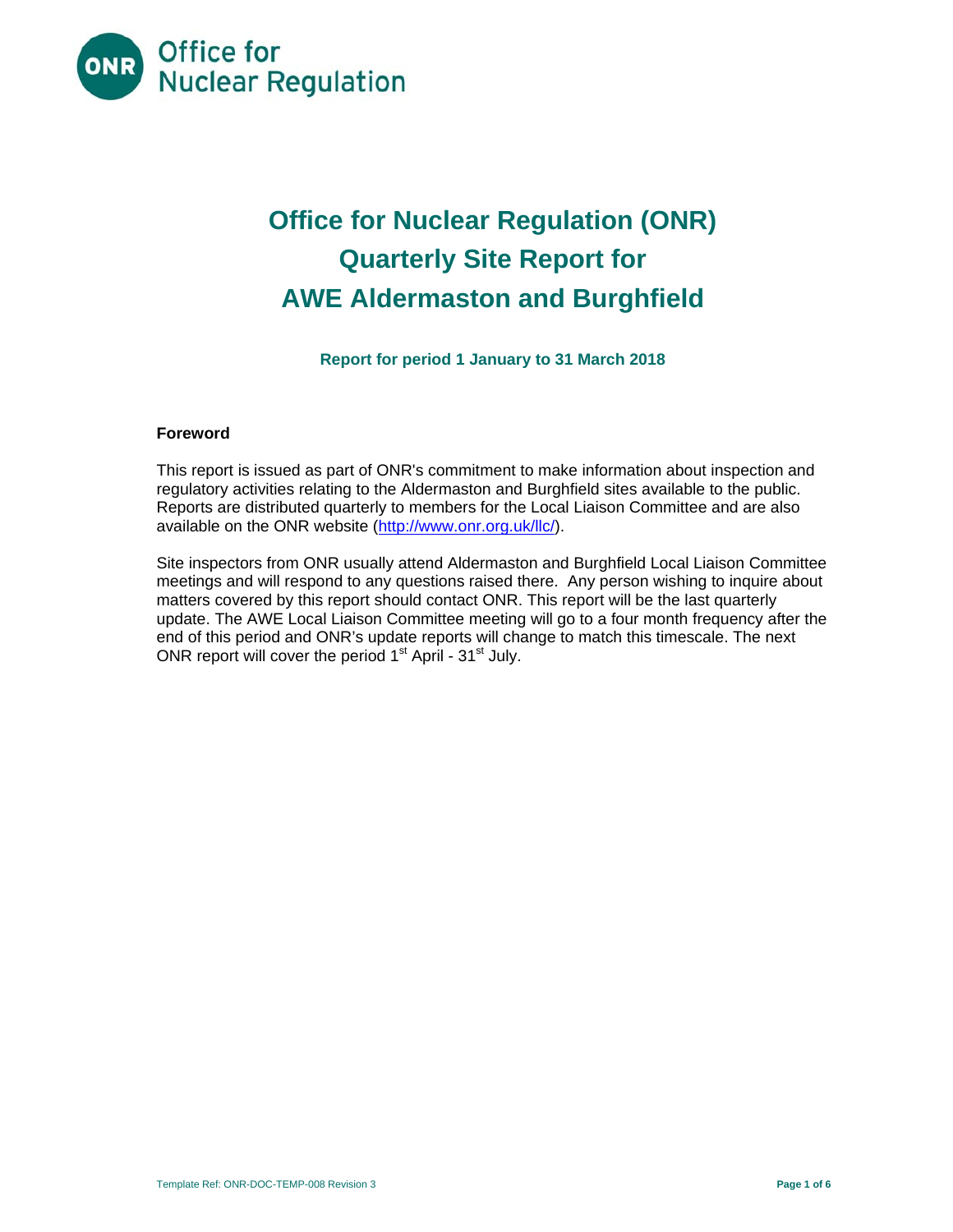# **TABLE OF CONTENTS**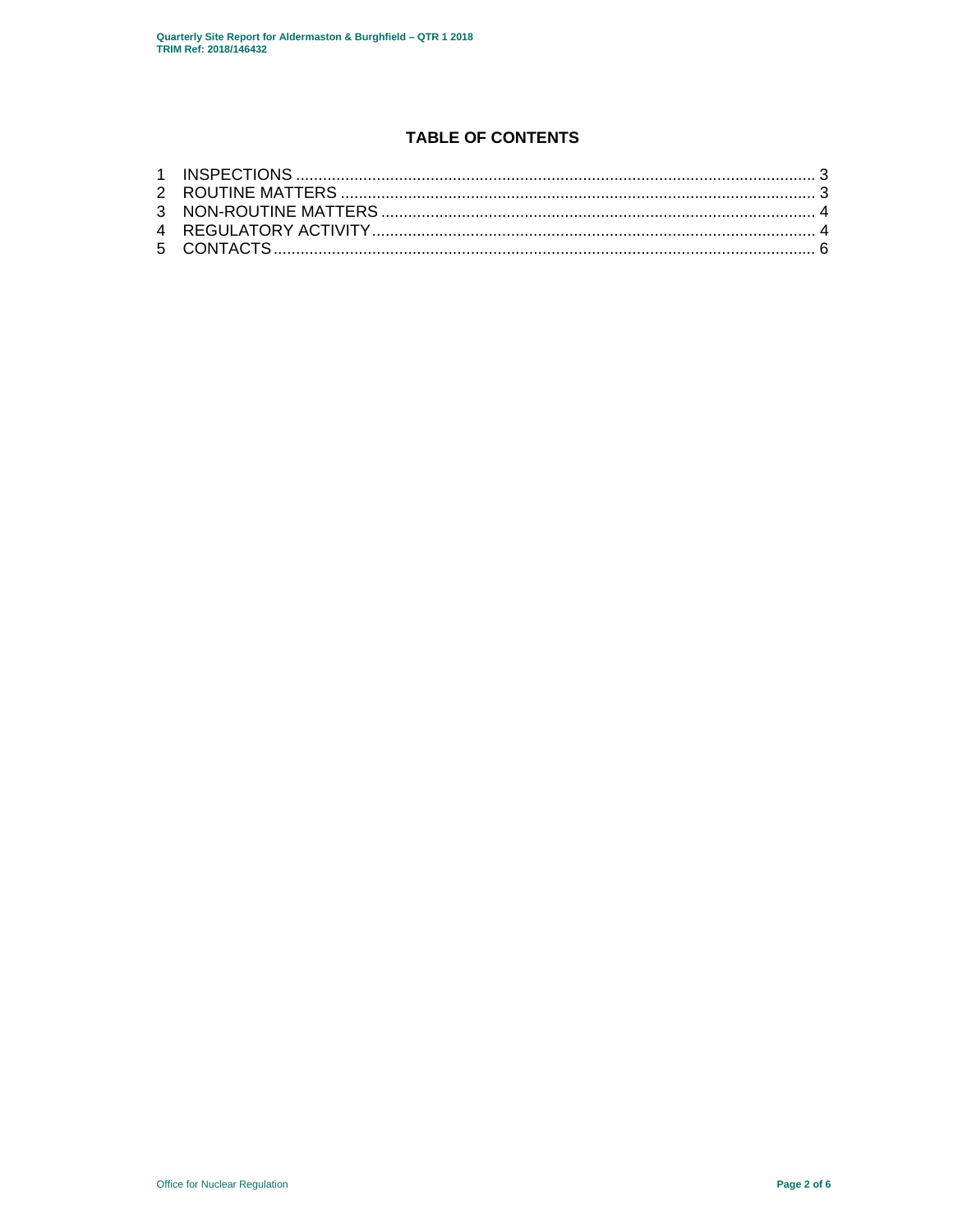### **1 INSPECTIONS**

#### **1.1 Dates of inspection**

ONR inspectors carried out inspections on the following dates during the quarter:

- January 8-11, 22-25
- $\bullet$  February, 5-8, 28
- March 5-8, 19, 26, 28

## **2 ROUTINE MATTERS**

#### **2.1 Inspections at Aldermaston and Burghfield**

Inspections are undertaken as part of the process for monitoring compliance with:

- the conditions attached by ONR to the nuclear site licence granted under the Nuclear Installations Act 1965 (NIA65) (as amended);
- the Energy Act 2013;
- the Health and Safety at Work Act 1974 (HSWA74); and
- regulations made under HSWA74, for example the Ionising Radiations Regulations 1999 (IRR99) and the Management of Health and Safety at Work Regulations 1999 (MHSWR99).

The inspections entail monitoring licensee's actions on the site in relation to incidents, operations, maintenance, projects, modifications, safety case changes and any other matters that may affect safety. The licensee is required to make and implement adequate arrangements under 36 conditions attached to the licence in order to ensure legal compliance. Inspectors seek to judge both the adequacy of these arrangements and their implementation.

In this quarter, routine inspections at Aldermaston and Burghfield covered the following Licence conditions (LC):

- LC10 Training
- LC17 Management Systems
- LC23 Operating Rules
- LC24 Operating Instructions
- LC27 Safety mechanisms, devices and circuits
- LC28 Examination, inspection, maintenance and testing
- LC34 Leakage and Escape of Radioactive Material and Radioactive Waste

ONR judged the arrangements made and implemented by the site in response to safety requirements to be adequate in the majority of areas inspected.

Where improvements are considered necessary following inspections, ONR may consider whether regulatory enforcement action is appropriate to ensure that remedial actions are taken in reasonably practicable timescales. ONR raised two regulatory issues relating to LC10 and LC34. This was due to a lack of information regarding the SQEP status of some workers (LC10) and a lack of record keeping justifying the positioning of continuous air monitors within a facility (LC34).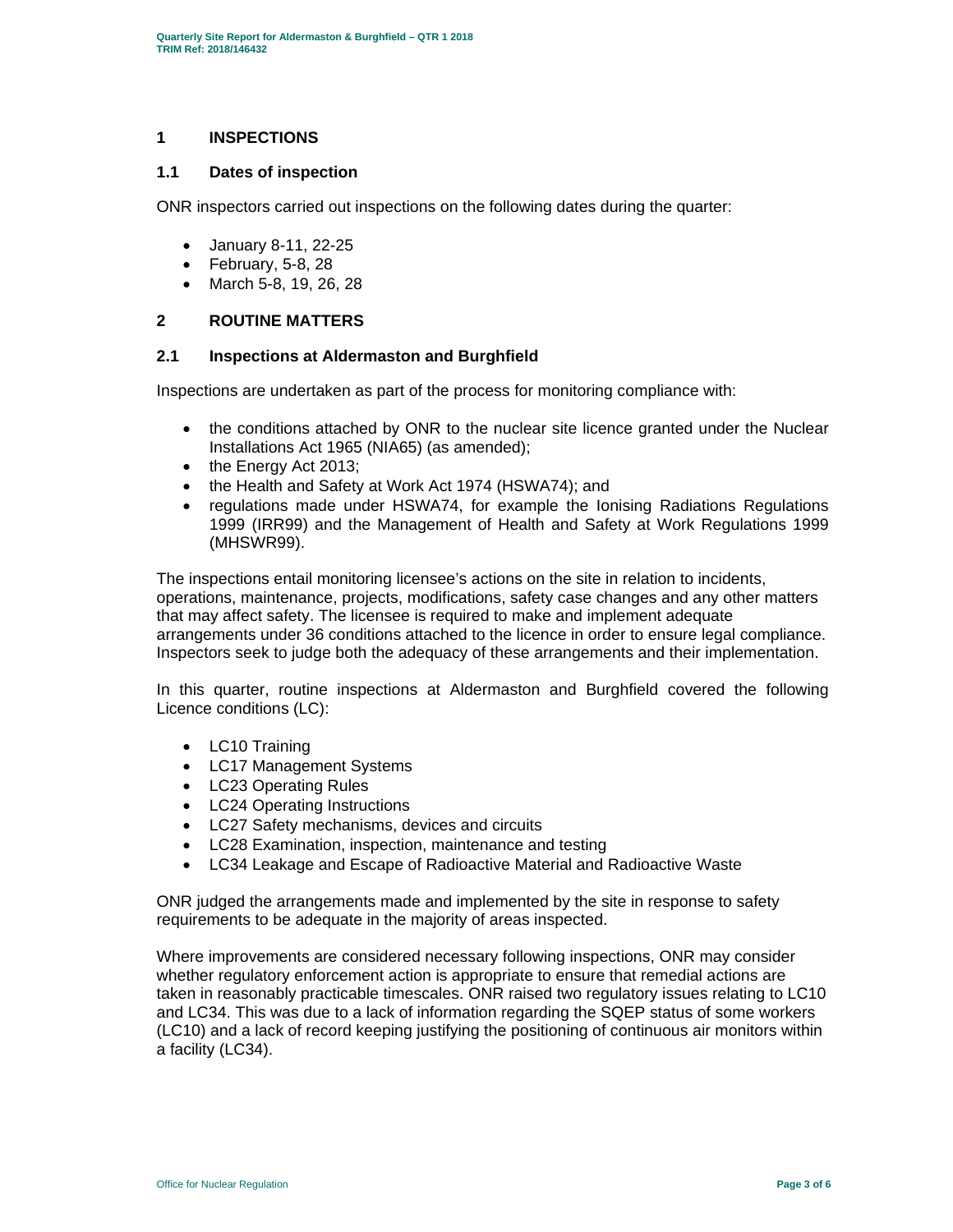## **2.2 Other work**

ONR completed assessment of the second AWE Burghfield Periodic Review of Safety (PRS2) at the end of March 2018. Our decision was that AWE's Periodic Review of Safety for the Burghfield Assembly Technology Centre was not adequate to support operations for the full ten years from the submission date of September 2016. However, recognising AWE's commitments to progress the outstanding shortfalls, we have agreed to support operations in the short term subject to the implementation of the most significant upgrades. We will reconsider this decision if AWE fails to deliver these key upgrades. Our support for longer term operations will be dependent upon AWE producing an adequate Periodic Review of Safety close out report, including a demonstration that risks from Assembly Technology Centre operations have been reduced so far as is reasonably practicable, which we will assess.

Under the Radiation Emergency Preparedness and Public Information Regulations (REPPIR) ONR published the revised Emergency Planning Area (EPA) for Burghfield during March. The revised EPA uses new methodology that considers natural boundaries such as roads, paths and railway lines; hence the shape of the EPA is considerably different from the previous circular version. However, the risks at the site have not increased and the fault scenarios remain the same.

ONR has now closed the Improvement Notices relating to LC17 following a final inspection during March. The Specifications (LC13) issued to Aldermaston and Burghfield during Q1 2017 continue and ONR is currently assessing the work conducted to date prior to making a decision on the closure. Work on the Specifications is currently in line with regulatory expectations.

ONR continues to be fully engaged with the stakeholder wide initiative Structured Improvement Programme (SIP). The initiative will support AWE with the aim of the site moving from enhanced to normal regulatory attention during 2020. AWE continues to develop its implementation plan and ONR will continue to support this extensive programme of work.

## **3 NON-ROUTINE MATTERS**

Licensees are required to have arrangements to respond to non-routine matters and events. ONR inspectors judge the adequacy of the licensee's response, including actions taken to implement any necessary improvements.

ONR responded to an electrical arching event in a facility during Q2 2017 and undertook a formal investigation. The investigation continues and AWE provided a further response at the end of January 2018. ONR is now collating the evidence gathered prior to making a decision on the appropriate regulatory response.

## **4 REGULATORY ACTIVITY**

ONR inspectors may issue formal documents to ensure compliance with regulatory requirements. Under nuclear site Licence conditions, ONR issues regulatory documents, which either permit an activity or require some form of action to be taken; these are usually collectively termed 'licence instruments' (LIs), but can take other forms. In addition, inspectors may issue enforcement notices to secure improvements to safety.

During the period no Licence Instruments were issued.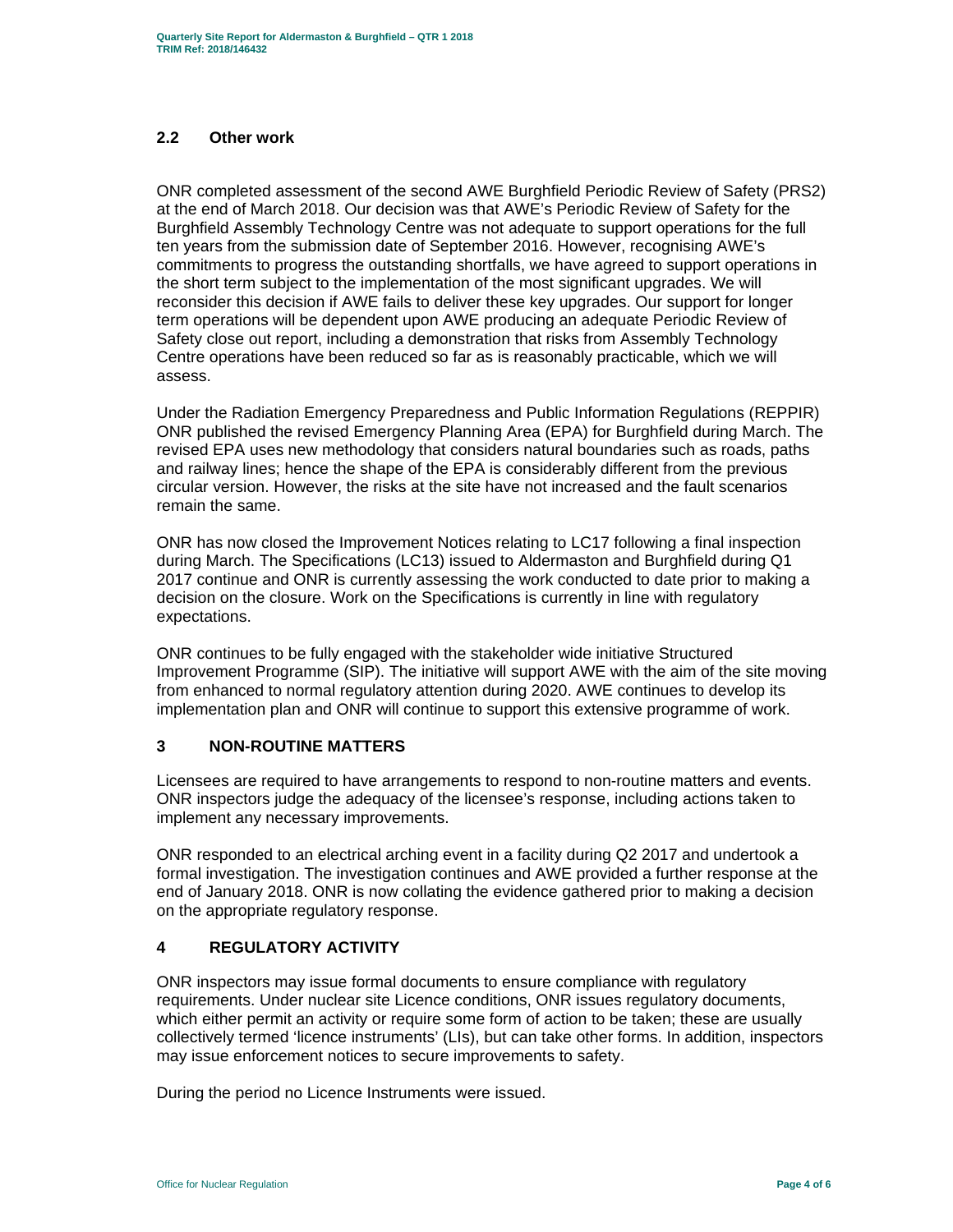#### **ONR News**

In January, ONR received the results of its first external stakeholder survey which was undertaken by YouGov on behalf of ONR. A broad range of stakeholders were invited to participate in an online survey, with 351 responses received. In addition to the online survey, a number of in depth interviews were also completed with stakeholders. While overall the results demonstrate ONR is seen as a high performing organisation with good levels of stakeholder confidence, there are areas where improvements can be made and we will be working with our divisions on those in the coming months. Further details about the survey results can be found in our March 2018 newsletter which is available on ONR's website.

In February, ONR held its first webinar following the publication of the 'Guide to enabling regulation in practice.' Chief Nuclear Inspector, Mark Foy and Deputy Chief Inspector, Mike Finnerty, were on hand to answer questions about the guide which has been designed to illustrate working examples of enabling regulation in practice. This is a new channel of communication for ONR and we'll be holding further webinars on different topics over the coming months. If you would like to join future webinars then please get in touch with the ONR Communications team via contact@onr.gov.uk

In March, ONR held the first of two meetings this year with representatives from across the NGO community. Held in Birmingham, the meeting was attended by 15 NGO representatives from 11 different organisations. Topics discussed included: Domestic Safeguards pending the withdrawal of the UK from Euratom; Emergency Planning Arrangements; and the ONR Stakeholder Survey results. The next meeting is scheduled to take place in October 2018. We are keen to increase the number of people engaging with ONR on nuclear safety and security issues and would like to invite members of SSGs, and LCCs to join our engagement programme. For more details please get in touch via contact@onr.gov.uk